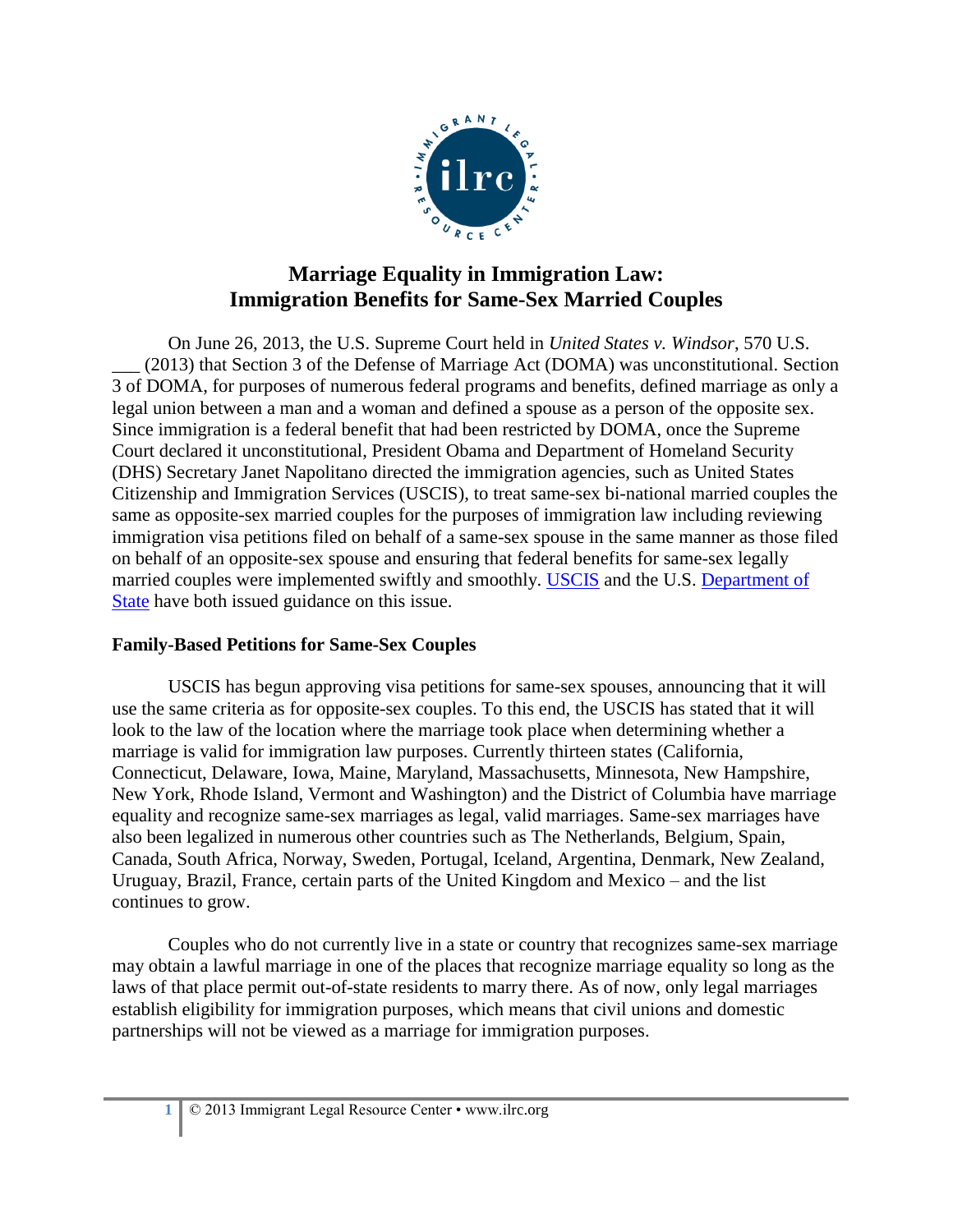**Example:** Theresa is a U.S. citizen and her wife Jenny is from Trinidad and Tobago. They were married in Amherst, Massachusetts. Michael is a U.S. citizen and his husband Fernando is from Spain. They were married in Madrid, Spain. Sung Bae is a U.S. citizen and his husband Takeshi is from Canada. They were married in Vancouver, British Columbia, Canada. All three of these couples were married in places and times that made their marriages legal. As of now, these couples will finally be able to petition their spouses for immigration benefits.

**Note:** Eligibility to petition for a spouse based on a legal marriage, and a spouse's eligibility to receive a green card are two different criteria. To receive a green card, in addition to proving a qualifying family relationship, a foreign national will also have to prove he or she is admissible to the United States, pay filing fees, have a medical exam done, attend an interview, and more. Speak to an attorney or a BIA-accredited representative before deciding whether to petition for a spouse or family member.

For those previously submitted same-sex marriage family petitions that were denied solely because of DOMA, USCIS will reopen those cases. USCIS will try to notify certain petitioners of such action, but it's best to alert USCIS at [USCIS-626@uscis.dhs.gov](mailto:USCIS-626@uscis.dhs.gov) and request they reopen the case in light of the recent Supreme Court decision. This also applies to adjustment of status and employment authorization applications.

If a same-sex couple is not currently married, just as with opposite-sex couples, a U.S. citizen that is engaged to a foreign national of the same sex can file a fiancé or fiancée petition, which may allow him or her to enter the United States to get married. However, the couple must be married within a certain amount of time of the foreign national spouse's admission to the United States. Only certain U.S. states allow same-sex couples to legally marry, so they must make sure to marry in a marriage equality state.

Similarly to marriage-based petitions, abused spouses in same-sex marriages should also benefit under the Violence Against Women Act (VAWA) immigration provisions where the abusive spouse was or is a U.S. citizen or lawful permanent resident. The VAWA immigration benefits are available to both men and women and are now available to abused spouses from same-sex marriages. Make sure to research and prove the same-sex marriage was valid and legal in the location in which it took place at the time of the marriage.

## **Nonimmigrant Visas**

As stated above, the U.S. Department of State also issued guidance regarding same-sex marriages. Same-sex spouses and their children, just like with opposite-sex spouses, are now eligible for nonimmigrant derivative visas. For example, stepchildren of the primary applicant (when the marriage took place before the child turned 18) can qualify as derivatives.

Certain visa categories will require approval of certain forms or documents before an interview can take place. These requirements are also required for opposite-sex couples. For example, same-sex spouses and children of a student visa (F or M) applicant will need to obtain